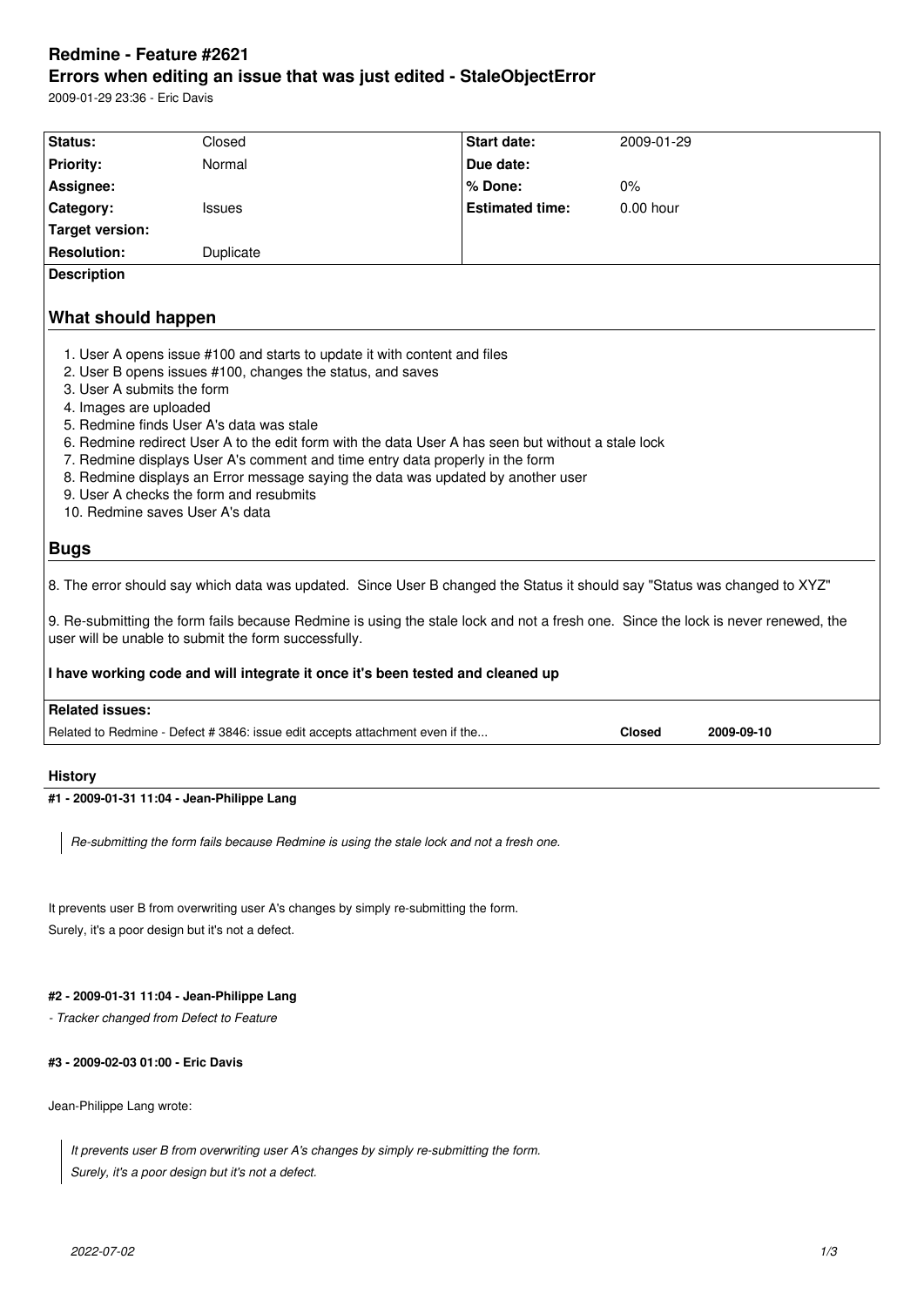It puts the user into a position where they either lose their data or have to copy and paste it all into a new browser tab, hence the defect. If you look the form when there is a conflict, there is a hidden field for lock\_version that is the stale lock. So at that point, the user cannot ever submit the form, even if they reconcile the differences. If the error is going to be handled by displaying a form, then the form should be functional.

### **#4 - 2009-12-09 01:16 - Eric Davis**

- *File stale-error-messages.png added*
- *Target version set to 0.9.0*
- *% Done changed from 50 to 0*

I've attached a patch to fix thi, I've ran into it many times and every time I lose data. This patch fixes several things and makes the user interface more friendly (I hope):

- When a conflict occurs, the user can submit their change
- The conflicting fields are shown to the user (in Red)

- File attachments that failed are saved and re-associated (this reverts the fix in r2875 / #3846. If the user just spent a bunch of time to upload a large file, deleting it could make them unhappy).

I'm ready to commit this fix if it looks good.

Here's a screenshot of what the user would see if a conflict occurred.

stale-error-messages.png

### **#5 - 2009-12-09 01:18 - Eric Davis**

*- File 0001-Handle-the-StaleObjectError-when-two-users-edit-the-.patch added*

### **#6 - 2009-12-09 01:24 - Robert Chady**

It does not appear to list any journal entries that accompany the updates. Could you include the journal entries that go with the changes so the user has all the information available to them?

# **#7 - 2009-12-23 21:08 - Jean-Philippe Lang**

*- Target version changed from 0.9.0 to 1.0.0 (RC)*

I prefer that we take some time before this gets added to a stable branch. And it's a bit late for 0.9.

#### **#8 - 2010-06-19 20:53 - Alexey Palazhchenko**

Part of BugMash 1.0…

#### **#9 - 2010-06-30 03:04 - Eric Davis**

*- Priority changed from High to Normal*

*- Target version changed from 1.0.0 (RC) to 1.1.0*